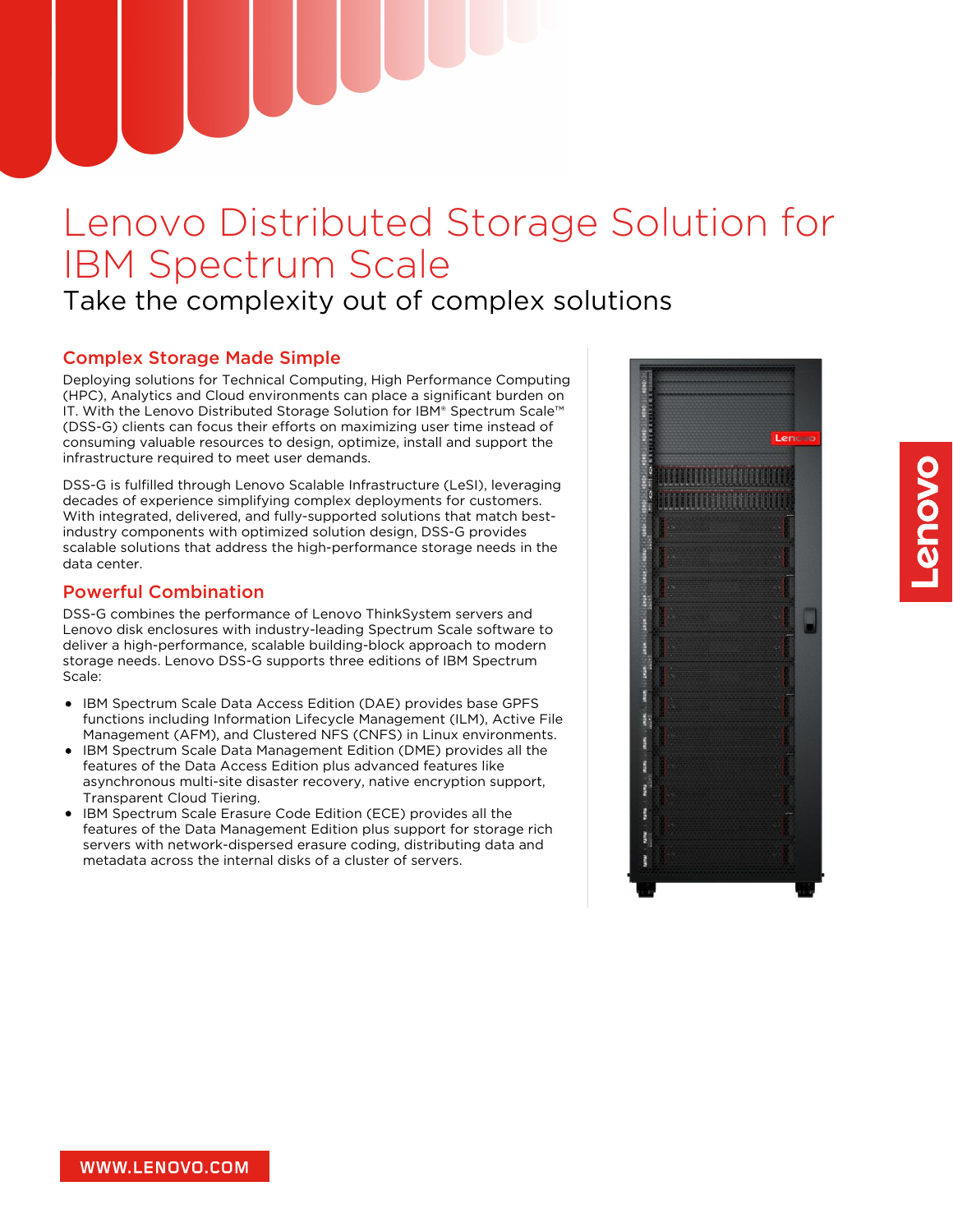# Optimized Design

DSS-G features industry-leading ThinkSystem servers with powerful 3rd generation Intel® Xeon® processor Scalable family CPUs, Lenovo 12Gbps SAS storage enclosures and drives, software, and networking components that allow for a wide choice of technology within an integrated solution, available in a pre-integrated rack or deployed in an existing customer rack.

Each solution is tested and optimized for reliability, interoperability and maximum performance, so clients can quickly deploy the system and get to work achieving their business goals. With DSS-G high-storage density and I/O performance, you gain all the reliability, integration and interoperability of a high-capacity Spectrum Scale-based storage architecture.

#### Increase Results

Clients are expanding the use of Technical Computing and HPC to solve complex problems. These environments need high-capacity storage with low-latency data access as well as quick rebuild times in the event of disk failure to maintain data integrity and system availability.

As an integral part of the Lenovo Scalable Infrastructure (LeSI) portfolio, the declustered RAID capability of Lenovo DSS-G provides extreme performance, reliability, and data integrity, with rebuild times up to 8x faster than controller-based storage. DSS-G offers a modular building-block approach to Spectrum Scale with nearly linear performance and capacity scaling, while maintaining a global namespace that enables users to view everything as a single storage cluster. These features allow users to quickly put the system to work, and easily grow with new storage demands, and increase their overall productivity.

# End-to-end Support

Lenovo DSS-G is built, tested, delivered, and supported as part of an overall LeSI deployment. You receive single point-of-contact, solution-level support that includes components to deliver maximum system availability throughout the life of the system. This enables you to spend less time deploying and maintaining systems and more time delivering results.

#### Lenovo DSS-G Features

- Scalable building block approach to high-performance storage
- Multiple configurations to optimize for capacity and performance
- Powerful 3rd generation Intel® Xeon® processor Scalable family CPUs
- Lenovo D3284 high-density storage enclosures with 84x 4, 6, 8, 10, 12,14, 16 and 18TB NL SAS drives (3.5" form factor)
- Lenovo D1224 storage enclosures (2.5" form factor) with 24x SSDs (400GB – 7.68TB)
- Choice of 10GbE/25GbE/40GbE/100GbE, HDR100,  $\bullet$ HDR, Latest Generation InfiniBand
- Declustered RAID for sustained, predictable performance and rapid rebuilds
- No hardware controllers—disk management and RAID performed by the Spectrum Scale RAID feature
- Outstanding capacity and performance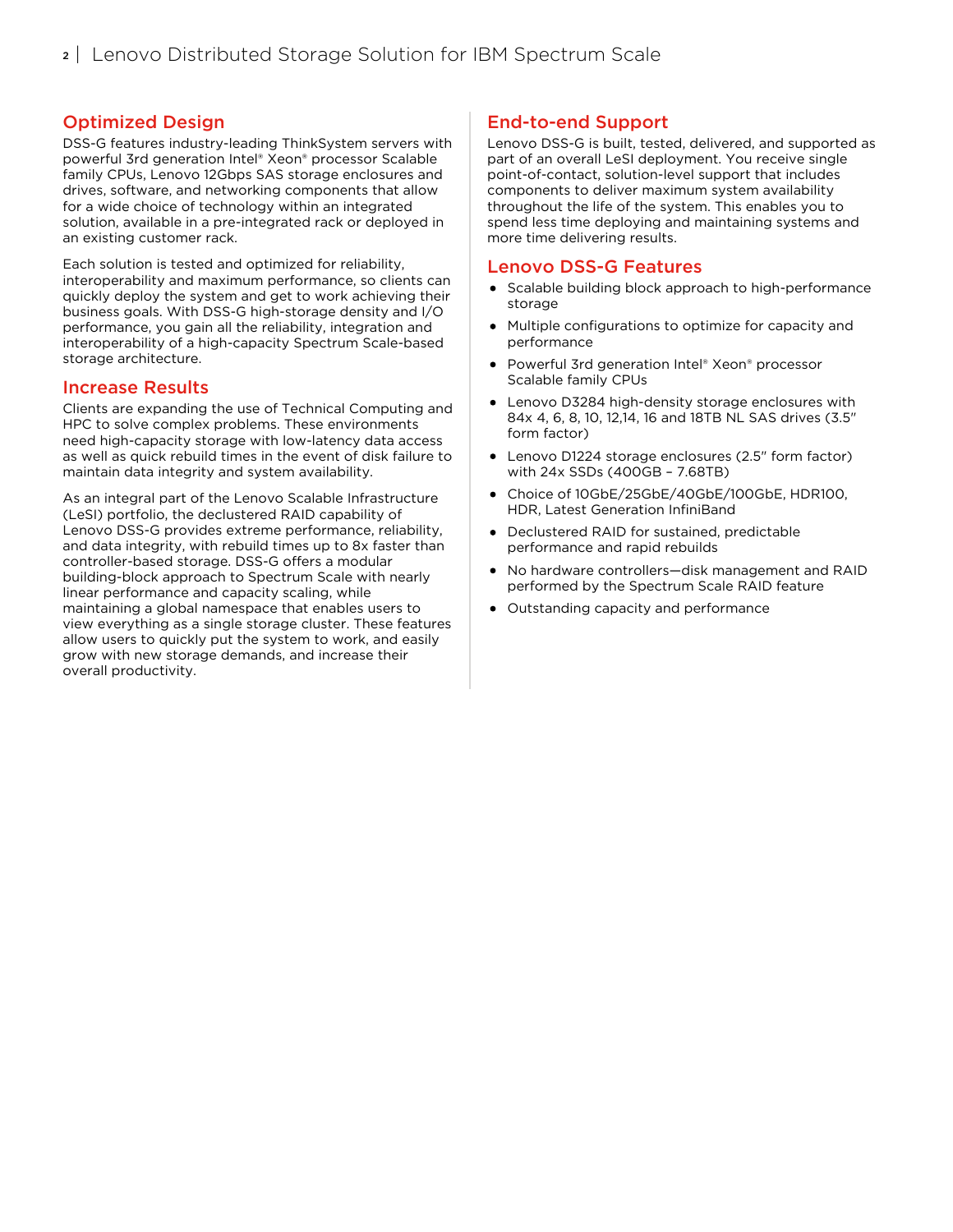#### DSS Product Overview

Distributed Storage Solution Configurations for IBM Spectrum Scale

The following figure shows two of the configurations available, the G204 (2x SR650 V2 and 4x D1224) and the G260 (2x SR650 V2 and 6x D3284). See the model section for all available configurations.



DSS-G with ThinkSystem V2 is more than doubling the performance over the previous generation and supports up to 25% more capacity in a single building block. It can be licensed by the number of drives installed or alternatively the usable capacity, rather than the number of processor cores or the number of connected clients, so there are no added licenses for other servers or clients that mount and work with the file system.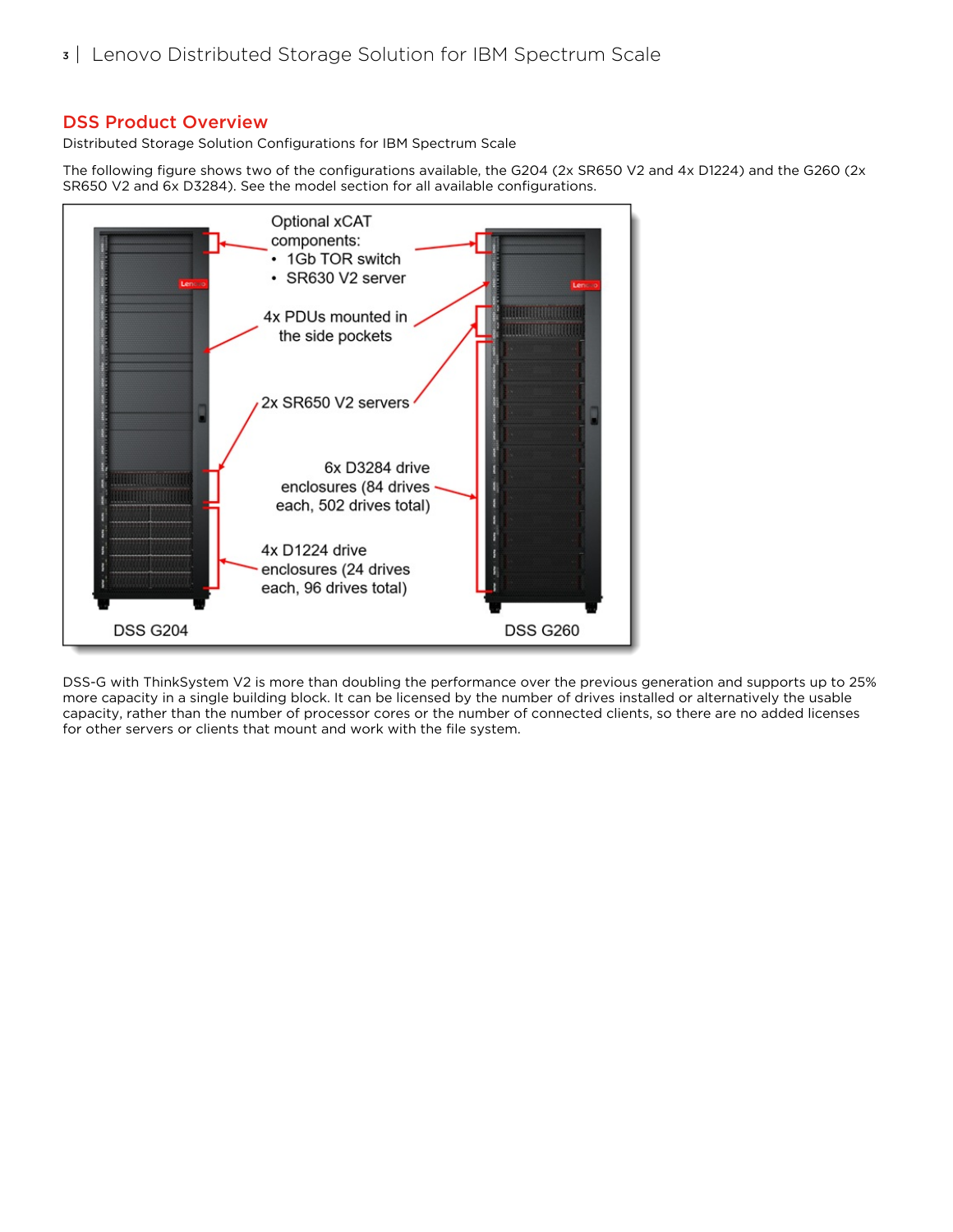| Configuration   | <b>SR650 V2</b><br>servers | D3284 drive<br>enclosures | D1224 drive<br>enclosures | Number of drives (Raw max, before RAID configuration) |
|-----------------|----------------------------|---------------------------|---------------------------|-------------------------------------------------------|
| <b>DSS G201</b> | 2                          | 0                         |                           | 24x 2.5" (184TB)*                                     |
| <b>DSS G202</b> | $\overline{2}$             | $\Omega$                  | $\overline{2}$            | 48x 2.5" (369TB)*                                     |
| <b>DSS G203</b> | $\overline{2}$             | 0                         | 3                         | 72x 2.5" (553TB)*                                     |
| <b>DSS G204</b> | $\overline{2}$             | O                         | $\overline{4}$            | 96x 2.5" (737TB)*                                     |
| <b>DSS G211</b> | $\overline{2}$             |                           |                           | 24x 2.5" + 82x 3.5" (184TB + 1476TB) <sup>+</sup>     |
| <b>DSS G212</b> | $\overline{2}$             |                           | $\overline{2}$            | $48x$ 2.5" + 82x 3.5" (369TB + 1476TB) <sup>+</sup>   |
| <b>DSS G221</b> | $\overline{2}$             | $\overline{2}$            |                           | 24x 2.5" + 166x 3.5" (184TB + 2998TB) <sup>+</sup>    |
| <b>DSS G222</b> | $\overline{2}$             | $\overline{2}$            | $\overline{2}$            | $48x$ 2.5" + 166x 3.5" (369TB + 2998TB) <sup>+</sup>  |
| <b>DSS G231</b> | $\overline{2}$             | 3                         |                           | $24x$ 2.5" + 250x 3.5" (184TB + 4500TB) <sup>+</sup>  |
| <b>DSS G232</b> | $\overline{2}$             | $\overline{3}$            | $\overline{2}$            | $48x$ 2.5" + 250x 3.5" (369TB + 4500TB) <sup>+</sup>  |
| <b>DSS G241</b> | $\overline{2}$             | $\overline{4}$            |                           | 24x 2.5" + 334x 3.5" (184TB + 6012TB) <sup>+</sup>    |
| <b>DSS G242</b> | $\overline{2}$             | $\overline{4}$            | $\overline{2}$            | 48x 2.5" + 334x 3.5" (369TB + 6012TB) <sup>+</sup>    |
| <b>DSS G251</b> | $\overline{2}$             | 5                         |                           | 24x 2.5" + 418x 3.5" (184TB + 7524TB) <sup>+</sup>    |
| <b>DSS G252</b> | $\overline{2}$             | 5                         | $\overline{2}$            | $48x$ 2.5" + 418x 3.5" (369TB + 7524TB) <sup>+</sup>  |
| <b>DSS G261</b> | $\overline{2}$             | 6                         |                           | 24x 2.5" + 502x 3.5" (184TB + 9036TB) <sup>+</sup>    |
| <b>DSS G262</b> | $\overline{2}$             | 6                         | $\overline{2}$            | 48x 2.5" + 502x 3.5" (369TB + 9036TB) <sup>+</sup>    |
| <b>DSS G271</b> | $\overline{2}$             | $\overline{7}$            |                           | $24x$ 2.5" + 586x 3.5" (184TB + 10548TB) <sup>+</sup> |
| <b>DSS G272</b> | $\overline{2}$             | $\overline{7}$            | $\overline{2}$            | $48x$ 2.5" + 586x 3.5" (369TB + 10548TB) <sup>+</sup> |
| <b>DSS G281</b> | $\overline{2}$             | 8                         |                           | 24x 2.5" + 670x 3.5" (184TB + 12060TB) <sup>+</sup>   |
| <b>DSS G282</b> | $\overline{2}$             | 8                         | $\overline{2}$            | 48x 2.5" + 670x 3.5" (369TB + 12060TB) <sup>+</sup>   |
| <b>DSS G291</b> | $\overline{2}$             | 9                         | $\mathbf{1}$              | 24x 2.5" + 754x 3.5" (184TB + 13572TB) <sup>+</sup>   |
| <b>DSS G210</b> | $\overline{2}$             |                           | O                         | 82x 3.5" (1476TB)**                                   |
| <b>DSS G220</b> | $\overline{2}$             | 2                         | O                         | 166x 3.5" (2988TB)**                                  |
| <b>DSS G230</b> | $\overline{2}$             | 3                         | $\circ$                   | 250x 3.5" (4500TB)**                                  |
| <b>DSS G240</b> | $\overline{2}$             | $\overline{4}$            | 0                         | 334x 3.5" (6012TB)**                                  |
| <b>DSS G250</b> | $\overline{2}$             | 5                         | O                         | 418x 3.5" (7524TB)**                                  |
| <b>DSS G260</b> | $\overline{2}$             | 6                         | O                         | 502x 3.5" (9036TB)**                                  |
| <b>DSS G270</b> | $\overline{2}$             | $\overline{7}$            | O                         | 586x 3.5" (10548TB)**                                 |
| <b>DSS G280</b> | $\overline{2}$             | 8                         | $\circ$                   | 670x 3.5" (12060TB)**                                 |
| <b>DSS G290</b> | $\overline{2}$             | 9                         | O                         | 754x 3.5" (13572TB)**                                 |
| DSS G2A0        | $\overline{2}$             | 10 <sup>°</sup>           | $\circ$                   | 838x 3.5" (15084TB)**                                 |

#### Distributed Storage Solution - Model Examples

\* Capacity is based on using 7.68TB 2.5-inch SSDs.

\*\* Capacity is based on using 18TB 3.5-inch HDDs in all but 2 of the drive bays in the first drive enclosure; the remaining 2 bays must have 2x SSDs for Spectrum Scale internal use.

† These models are a hybrid configuration that combines HDDs and SSDs in one building block. The number of drives and capacities are given in terms of HDD and SSD count.